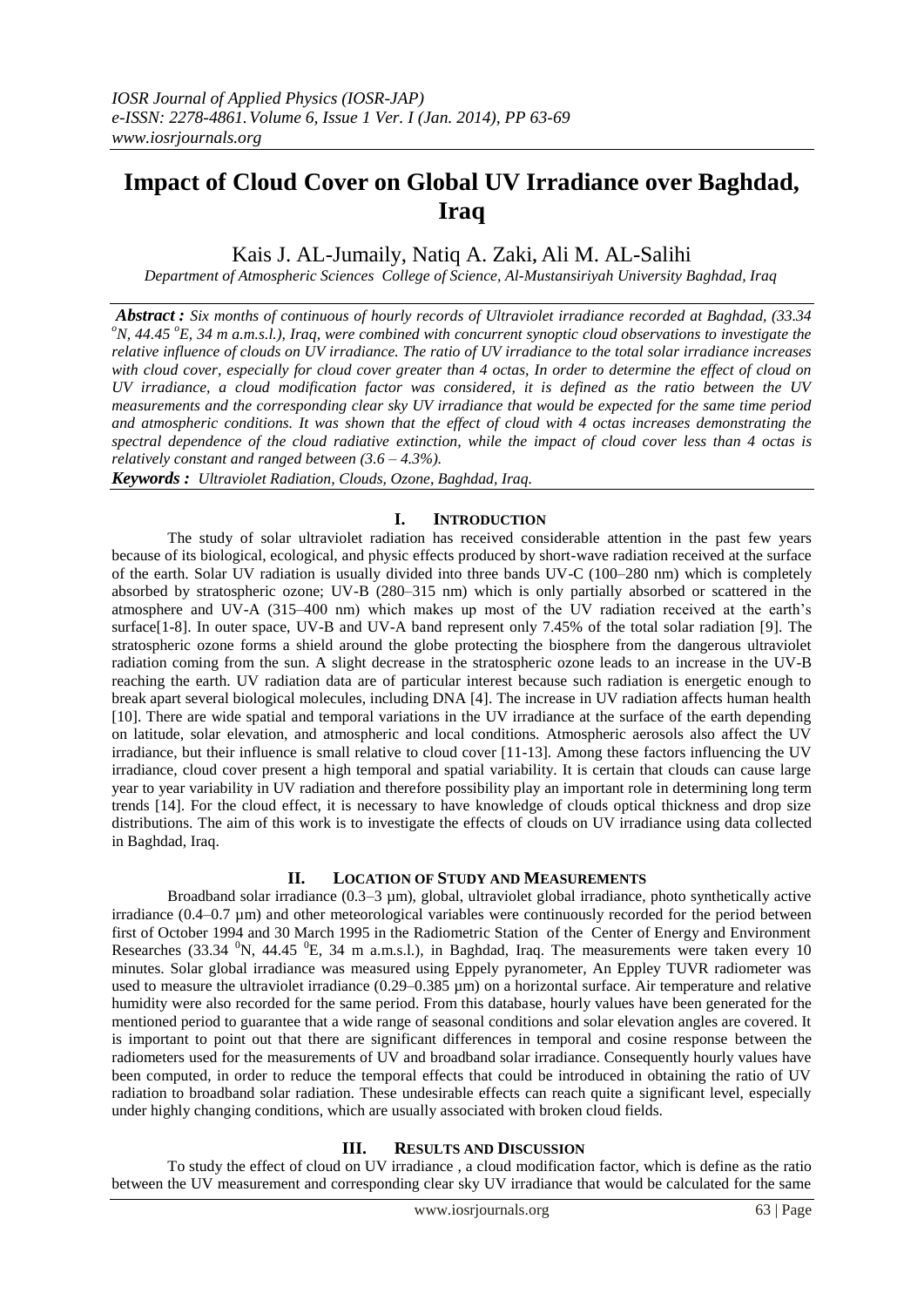time period and atmospheric condition, was considered. In this work a model, which tested in Al-Salihi [1], was used to account for the UV irradiance under clear sky conditions. Thus, this model allows estimation of cloudless UV irradiance. The UV irradiance data were classified according to cloud cover observations. Additionally, the data were classified into several categories according to the sun elevation. Four categories have been considered and were characterized by sun elevation angles,  $\theta$  (60° <  $\theta$ 1, 40° <  $\theta$ 2 <  $\theta$ 0°, 20° <  $\theta$ 3 < 40°, and  $10<sup>°</sup> < \theta$ 4 <20°). For each sun elevation and cloud cover categories, the mean and standard deviation of UV irradiance were computed. Figure (1). Presents the dependence of UV irradiance on cloudiness degrees for the different sun elevation.



Figure1.Ultraviolet global irradiance vs. cloud cover for different solar elevation angles

The effect of cloud is clearly evident for high cloud cover but negligible for fractional cloud cover below 3 octas suggesting that, for these cloud covers, clouds tend to be located out of the line between the sun and sensor, it also can be noticed in Fig (1) that the high solar elevations and overcast skies yields relatively similar results of associated effects for low solar elevation and cloudless skies. The performance of UV irradiance under cloudy conditions is similar to that followed by the solar irradiance in other spectral [13], It could be useful to analyze the performance of a dimensionless ratio like that obtained as the ratio of UV irradiance to the total solar radiation, G. total solar irradiance. The ratio on UV/G provides insight into the relative importance of UV irradiance of total solar irradiance at the surface. This ratio has been studied by different authors [14 - 16], Figure (2) shows the dependence of UV/G on cloud cover for the same sun elevation angel categories considered in the previous analysis of UV irradiance.

A first evident from figure (2) is that the ratio UV/G increases with cloud cover, and this increase is more evident for cloud cover greater than 4 octas, This means that there are some differences in the effect of cloud on total solar irradiance and UV irradiance. This increase demonstrates the spectral dependence of the cloud radiative extinction.



Figure 2. Ratio of global ultraviolet irradiance to total solar irradiance UV/G vs cloud cover for different solar elevation angles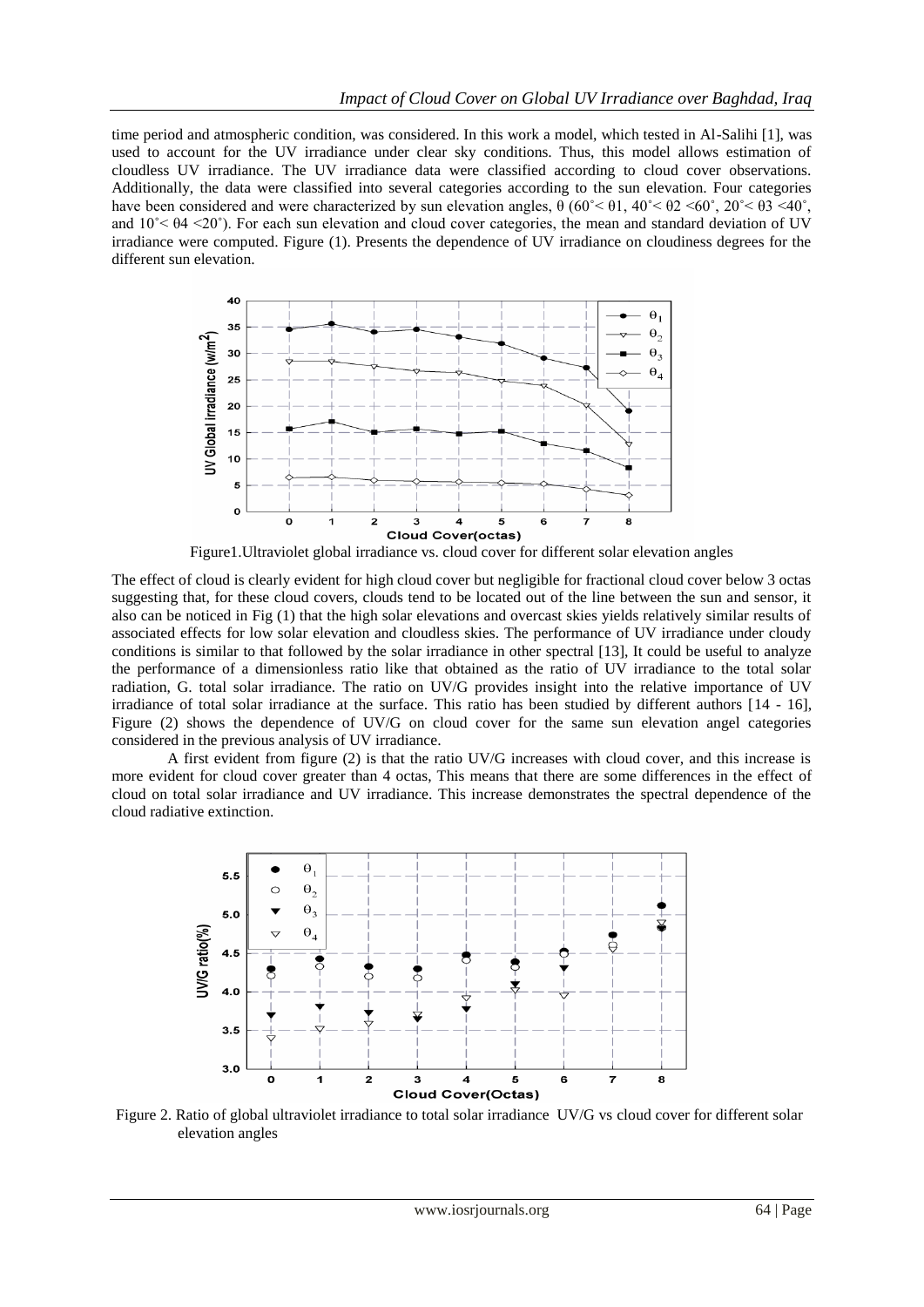In this sense, a greater absorption in the near infrared region than in shorter wavelength causes an enhancement of the UV range relative to the total solar spectrum [17]. On other hand, although the differences are rather small, it seems that for higher solar elevations UV/G presents greater values than for lower solar elevations, at least for cloudless and partially cloudless conditions. The increase of UV/G with cloud cover is greater for lower solar elevations and thus for over cast conditions the mean UV/G value does not depend on the solar elevation analysis.

To study this relationship furthermore the index  $K_{uv}$  was analyzed, this index is defined as the ratio between the UV irradiance reaching the surface level and the corresponding extraterrestrial flux  $UV_{ext}$  [18], that is:

$$
K_{tuv} = \frac{UV}{UV_{ext}} \tag{1}
$$

Where :  $UV_{ext}$  is the UV extraterrestrial solar radiation on a horizontal surface, it is given by:

$$
UV_{ext} = \frac{I_{scuv} \sin j\alpha}{L} \tag{2}
$$

And  $\alpha$  is the solar elevation and L is the sun-earth distance in astronomical units.

The solar constant for UV,  $I_{SCUV}$ , has been taken as 78 w/m<sup>2</sup> from spectral values given by Lenbole, [19]. Figure (3) shows the dependence of UV/G ratio and  $K_{\text{tuv}}$  with cloud coverage for data recorded around noon and demonstrates the opposite trends of this ratio as function of cloudless conditions, the  $K_{\text{tuv}}$  index had a value of about 0.45 and the UV/G ratio was close to 4%. The different trends for this ratio: as the cloud cover increased lead to an overcast value of about 5% for UV/G while the reduced value of  $K_{\text{tuv}}$  index was close to 0.2.



 Figure 3. Ratio of global ultraviolet irradiance to total solar irradiance UV/G and ultraviolet transmittance  $K_{\text{tuv}}$ , vs cloud cover .

Since the global irradiance (Ultraviolet or solar total radiation) varies widely under different sky conditions, it's convenient to normalize the global irradiance to minimize variability and maximize the generality of the results, for this reason, the performance of UV global irradiance was analyzed and normalized to the value under cloudless sky.

$$
F_{UV} = \frac{UV}{UV_O} \tag{3}
$$

 $UV_0$  can be estimated by application of any simple radiative transfer model such as (SMARTS 2.9.5) [20].where UV is the ultraviolet radiation received by the earth surface and  $UV_0$  is the extraterrestrial ultraviolet radiation. We have been separated these data in optical air mass categories, for each category the mean and standard deviation of the UV radiation were computed. The empirical function describing UV is obtained by a weighted fit of this mean values as shown in Figure 4.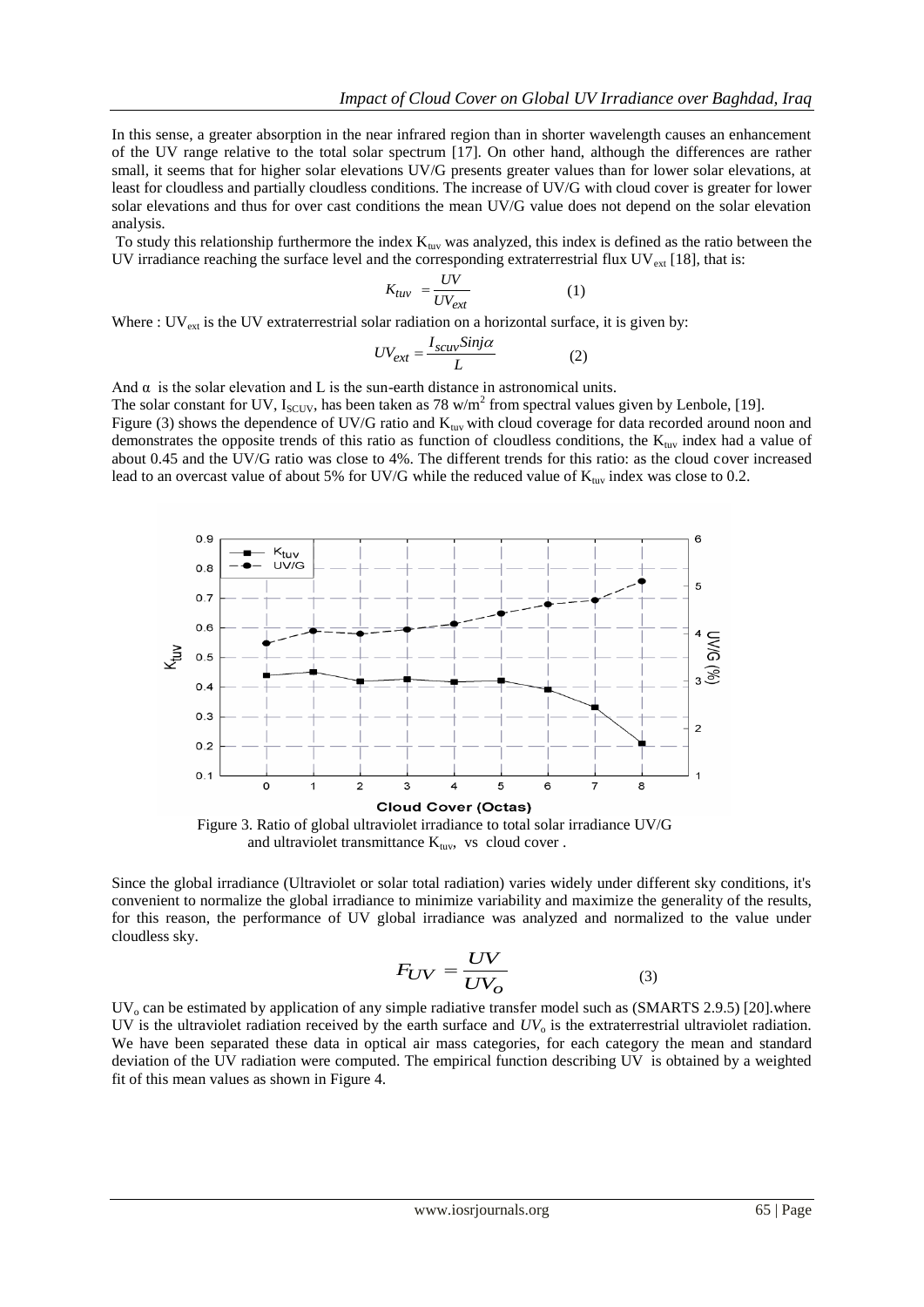

This  $UV_0$  functions has been used to obtain the corresponding  $F_{UV}$  index that can be considered as a cloud modification factor. Figure (5) presents the performance of this global UV cloud modification factor, as a function of cloud coverage for different sun elevation angle ranges considered in present work.



Figure 5. Ultraviolet cloud modification factor  $(F_{UV})$  vs cloud cover for different solar elevation angles.

It can be seen that the behavior of  $F_{UV}$  is similar for the different ranges of solar elevations. This can be explained as a result of the reflection enhancement under partial cloud cover conditions when geometric conditions are most favorable for the reflection of UV radiation from cloud edges or between base of cloud and the ground surface. For partial cloud cover, this factor presents greater values when solar elevation is high. Under over cast conditions the results obtained for different sun elevation angle ranges (0.48-0.56) according to solar elevations. Grant and Hersler [21] analyzed the UVB irradiance under variable cloud conditions and found a similar trend with an overcast of 0.65, on other hand, Seckmeyer et al [13] obtained a cloud modification factor that varies between 0.45 in the UVA range and 0.6 in the UVB range.

This difference can be explained by the wavelength dependence of radiation scattering with the cloud, by redistribution of UV radiation due to the cloud.

The standard deviations of the cloud modification factor in Table  $(1)$ ,  $F_{UV}$ , increase with increasing of cloudiness, possibly as a result of variation in cloud opacity. In fact cloud cover alone does not contain explicit information on the optical transmission of clouds. When the sky is only partly cloudily the irradiance values will vary depending on whether the sun in the clear or cloudily portion of sky domes. The nonlinear dependence of  $F_{\text{UV}}$  with cloudiness is largely due to the relatively greater value for intermediate cloudiness. This can be due to reflection from the side of clouds that locally enhanced the radiation levels.

As cloud cover increase beyond 4 or 5 octos, there is a greater chance that the solar disk will be obscured by clouds and thus the attenuation of UV irradiance increase.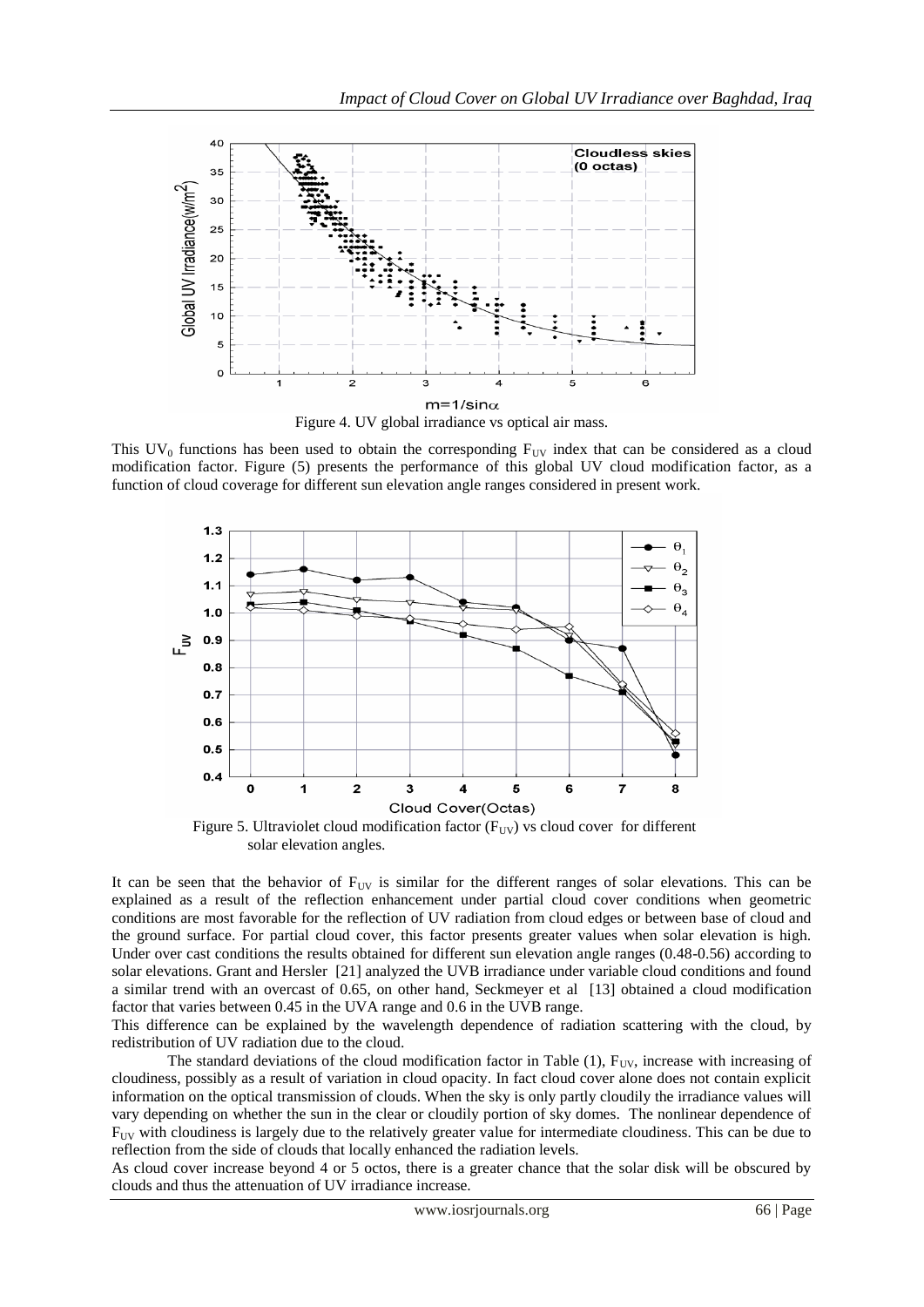Inspection of Figure (3) and Figure (5) reveals the similarity in the dependence of  $K_{\text{uv}}$  and  $F_{\text{UV}}$  on cloud cover. This shows the predominance of the cloud effect on UV radiation, evaluated through,  $F_{UV}$ , over the whole atmospheric effect, evaluated by means of Ktuv.

It is possible to compute a cloud modification factor for total solar irradiance,

$$
F_G = \frac{G}{G_O} \tag{4}
$$

| <b>Cloud</b><br>Cover | $F_{UV}$           |                  | $\bm{F}_{UV}$      |                  | $F_{UV}$           |                  | $\bm{F}_{UV}$      |                  |
|-----------------------|--------------------|------------------|--------------------|------------------|--------------------|------------------|--------------------|------------------|
|                       | mean<br>$\theta_1$ | sd<br>$\theta_1$ | mean<br>$\theta_2$ | sd<br>$\theta_2$ | mean<br>$\theta_3$ | sd<br>$\theta_3$ | mean<br>$\theta_4$ | sd<br>$\theta_4$ |
| $\theta$              | 1.14               | 0.086            | 1.07               | 0.081            | 1.03               | 0.089            | 1.02               | 0.11             |
|                       | 1.16               | 0.067            | 1.08               | 0.064            | 1.04               | 0.086            | 1.01               | 0.9              |
| $\overline{2}$        | 1.12               | 0.072            | 1.05               | 0.091            | 1.01               | 0.120            | 0.99               | 0.12             |
| 3                     | 1.13               | 0.088            | 1.04               | 0.013            | 0.97               | 0.130            | 0.98               | 0.132            |
| $\overline{4}$        | 1.04               | 0.190            | 1.02               | 0.132            | 0.92               | 0.131            | 0.96               | 0.135            |
| 5                     | 1.02               | 0.166            | 1.01               | 0.128            | 0.87               | 0.160            | 0.94               | 0.141            |
| 6                     | 0.9                | 0.163            | 0.92               | 0.215            | 0.77               | 0.196            | 0.96               | 0.143            |
| $\tau$                | 0.87               | 0.189            | 0.73               | 0.221            | 0.71               | 0.218            | 0.74               | 0.223            |
| 8                     | 0.48               | 0.280            | 0.52               | 0.219            | 0.53               | 0.230            | 0.65               | 0.22             |

Table 1. Statistical parameters for cloud modification factor for different cloud covers.

 $F_{UV}$  *mean*: mean values of  $F_{UV}$ ,  $F_{UV}$ sd: corresponding standard deviations.

In order to study the different influences by clouds on both radiative fluxes in figure (6) we show the relation

between dimensionless factors ( $F_{UV} = \overline{UV_O}$  $F_{UV} = \frac{UV}{UV_c}$  $=\frac{UV}{UV_o}$  and  $F_G = \frac{G}{G_o}$  $F_G = \frac{G}{G_c}$  $=\frac{G}{G}$ ). A procedure similar to that followed in the evaluation of  $UV_0$  has been considered in the estimation of  $G_0$ . After an extensive examination of various

curves fitting option, the following functional dependence was found to be the most appropriate:

$$
F_{UV} = -0.016 + 1.106F_G - 0.079F_G^2 - 0.05F_G^3
$$
\n<sup>(5)</sup>

For the above relation ( $R = 0.93$  with standard error of estimate  $=0.09$ ). There is evident departure from the line 1:1 that represent coincident factors, i.e., the clouds does not transmit equally the UV global solar irradiance. Figure (6) shows that the total global irradiance suffers a proportionally reduction than the UV global irradiance,



Figure(6): Ultraviolet cloud modification factor( $F_{UV}$ ), vs total Global cloud modification factor FG.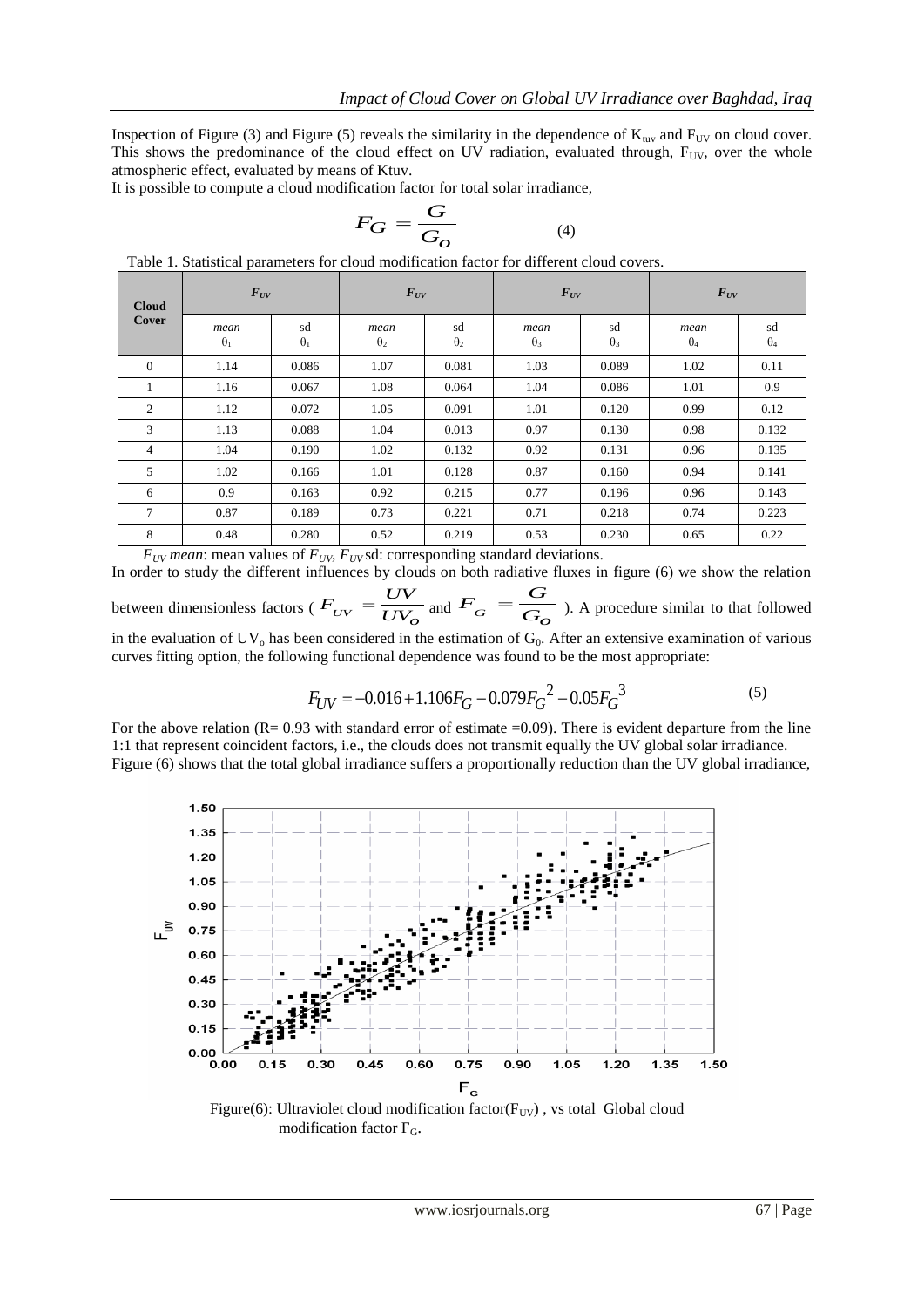

cloud modification factor FG vs cloud cover.

Figure (7) shows the relation between the Ultraviolet cloud modification factor  $F_{UV}$  and the global cloud modification factor  $F_G$  as a function of cloud cover. In accordance with figure (2), clouds do not decrease UV radiation as much global radiation.

### **IV. CONCLUSION**

The influence of the clouds The UV irradiance which measured under partly cloudy and overcast skies was examined and evaluated. The UV irradiance for cloudy skies did not decrease with increasing cloud cover until the cloud cover was greater than 4 octas especially with sun elevation angles larger than  $40^\circ$ . In general, the cloud attenuate the UV irradiance by  $(35 - 52%)$  form its total value. Ultraviolet cloud modification factor (F<sub>UV</sub>) and Global cloud modification factor  $(F_G)$  were related by polynomial equation.

#### **REFERENCES**

- [1] AL-Salihi, A.M. 2008' Effect of Some Atmospheric Factors on Ultraviolet Radiation ' Ph.D. thesis, Department of Atmospheric sciences, College of Sciences, Al-Mustansiriyah University.
- [2] Al-Aruri, S.D., Rasas, M., Al-Jamal, K. and Shaban, N. 1988. 'An assessment of global ultraviolet solar radiation in the range (0.290-0.385) mm in Kuwait', Solar Energy, 41, 159 – 164.
- [3] Al-Aruri, S.D. 1990. 'The empirical relationship between global radiation and global ultraviolet (0.290-0.385) mm solar radiation components', Solar Energy, 45, 61 – 64.
- [4] Elhadidy, M.A., Abdel Nabi, D.Y. and Kruss, P.D. 1990. 'Ultraviolet radiation at Dhahran, Saudi Arabia', Solar Energy, 44, 315 – 319.
- [5] Feister, U. and Grasnick, K.H. 1992. 'Solar UV radiation measurements at Postdam (52°22'N, 13°5'E)', Solar Energy, 49, 541 548.
- [6] Khogali, A. and Al-Bar, O.F. 1992. 'A Study of solar ultraviolet radiation at Makkah solar station', Solar Energy, 48, 79 87. Lenoble, J. 1993. Atmospheric Radiati6e Transfer, Deepak Publishing, Hamptom, VA.
- [7] Mart · inez-Lozano, J.A., Casanovas, A.J., Utrillas, M.P., 1994. Comparison of global ultraviolet (295385 nm) and global irradiation measured during the warm season in Valencia, Spain. Int. J. Climatol. 14, 93-102.
- [8] Fro¨ hlich, C. and London (eds.). 1986. Raised Instruction Manual on Radiation Instruments and Measurements, WCRP Pub. Series No 7, WMO/TD No 149, pp. 140.
- [9] Horneck, G. 1995. 'Quantification of the biological effectiveness of environmental UV radiation', J. Photochem. Photobiol. B: Biology, 31, 43 – 49.
- [10] Lorento. J., Redano. A., Decabo, x., 1996. Influence of urban aerosol on spectral solar irradiance. Appl. Meteorl, 33, 406-415.
- [11] Diaz, j. p., Exposito, F.J., Torres., C.J. Herra., 2001. Radiative properties of aerosols in Saharan dust out breaks using ground based and satellite data, J. Geophys. Res. Atmos. 106, 18403-18416.
- [12] Wenny, B.N., saxena, V.K., 2001. Aerosol optical depth measurements and their impact on surface level of ultraviolet-B radiation, Geophys.Res.
- [13] Seckmeyer, G., Erb, R., Albold, A., 1996. Transmittance of a cloud is wavelength-dependent in the UV-range. Geophys. Res. Lett. 23, 27532755.
- [14] Alados, I., Olma, F.J. FOYO Moreno .I (2000) Estimation of photo synthetically active radiation under cloudily conditions. Agricult. Forest Meteorology. 102,44-50.
- [15] Canada, G., Pedros, G., Lopez, A., Bosca, J (2000) Influence of the clearness index for the clearness index for the spectrum and of the relative optical air mass on UV irradiance two locations in the Mediterranean area, Valencia and Cordoba, J. Geophys. 105, 4759-4766.
- [16] Foyo-morrno, I., vida., J., Alados-Arboledos (1998) Ground based ultraviolet (295-385 nm) and broad bond solar radiation measurements in south-Eastren Spain. INT. J. climatological, 18, 1389-1400.